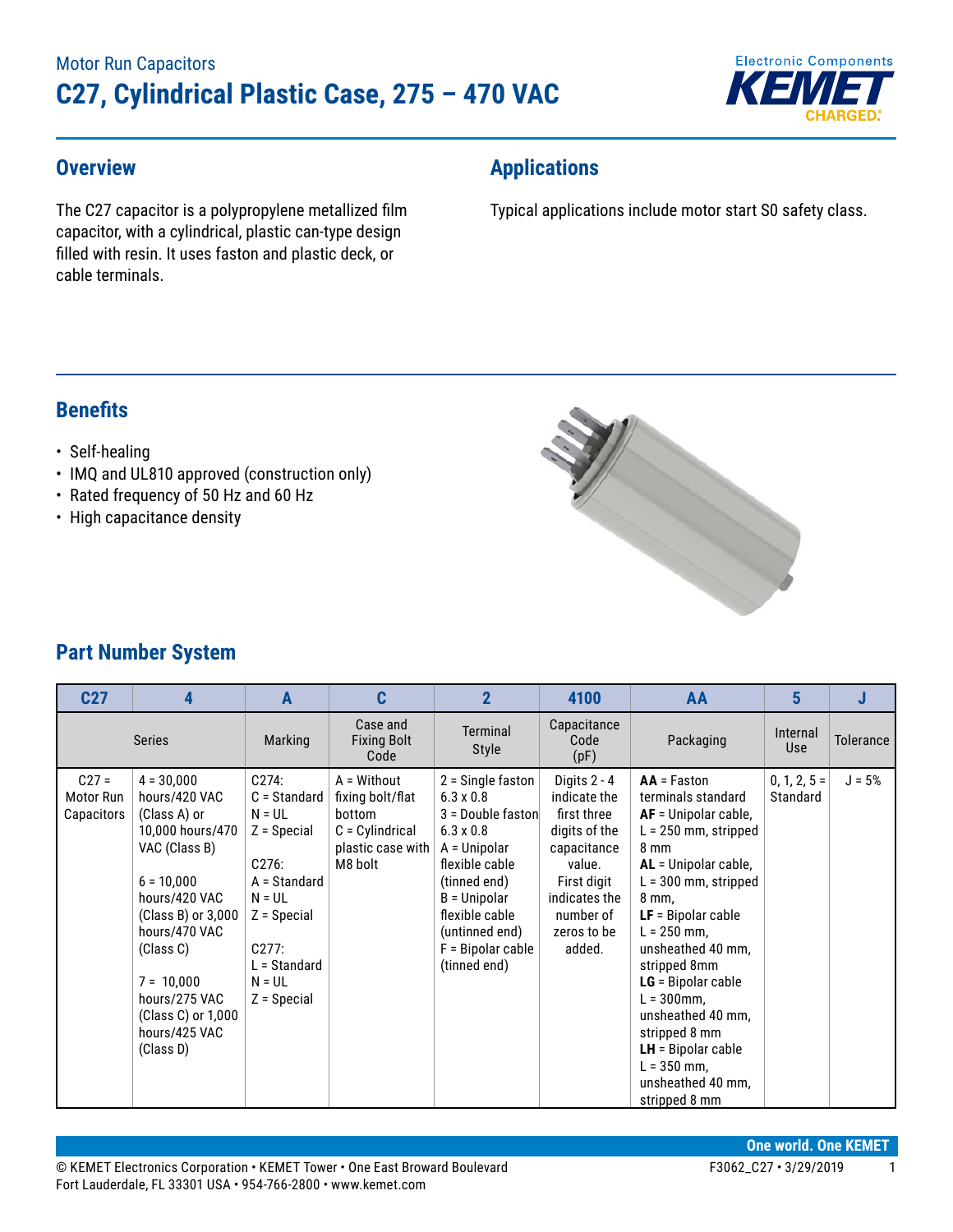

## **Dimensions – Millimeters**





| D       | H    | <b>Mounting Stud</b> |
|---------|------|----------------------|
| $+1/-0$ | ±2   | (M)                  |
| 25      | 56.5 | M8 x 10              |
| 25      | 58   | M8 x 11              |
| 25      | 55   | M8 x 12              |
| 25      | 58.5 | M8 x 13              |
| 25      | 57   | M8 x 14              |
| 30      | 56.5 | M8 x 15              |
| 30      | 55   | M8 x 16              |
| 30      | 69.5 | M8 x 17              |
| 30      | 58.5 | M8 x 18              |
| 30      | 57   | M8 x 19              |
| 35      | 56.5 | M8 x 20              |
| 35      | 73.5 | M8 x 21              |
| 35      | 55   | M8 x 22              |
| 35      | 57   | M8 x 23              |
| 35      | 71.5 | M8 x 24              |
| 35      | 74   | M8 x 25              |
| 35      | 94.5 | M8 x 26              |
| 35      | 69.5 | M8 x 27              |
| 35      | 58.5 | M8 x 28              |
| 35      | 95.5 | M8 x 29              |

| D       | н    | <b>Mounting Stud</b> |
|---------|------|----------------------|
| $+1/-0$ | ±2   | (M)                  |
| 40      | 73.5 | M8 x 30              |
| 40      | 71.5 | M8 x 31              |
| 40      | 74   | M8 x 32              |
| 40      | 94   | M8 x 33              |
| 40      | 69.5 | M8 x 34              |
| 40      | 95.5 | M8 x 35              |
| 45      | 93   | M8 x 36              |
| 45      | 74   | M8 x 37              |
| 45      | 95.5 | M8 x 38              |
| 45      | 94   | M8 x 39              |
| 45      | 120  | M8 x 40              |
| 45      | 71.5 | M8 x 41              |
| 50      | 95   | M8 x 42              |
| 50      | 120  | M8 x 43              |
| 55      | 120  | M8 x 44              |
| 55      | 121  | M8 x 45              |
| 55      | 93.5 | M8 x 46              |

M

# **Qualification**

| <b>Reference Standards</b> | IEC 252, EN 60252-1:2011/A1/2013,<br>IMQ, UL810 (construction only),<br>approved up to 500 VAC |
|----------------------------|------------------------------------------------------------------------------------------------|
| <b>Vibration Test</b>      | IEC $68 - 2 - 6$                                                                               |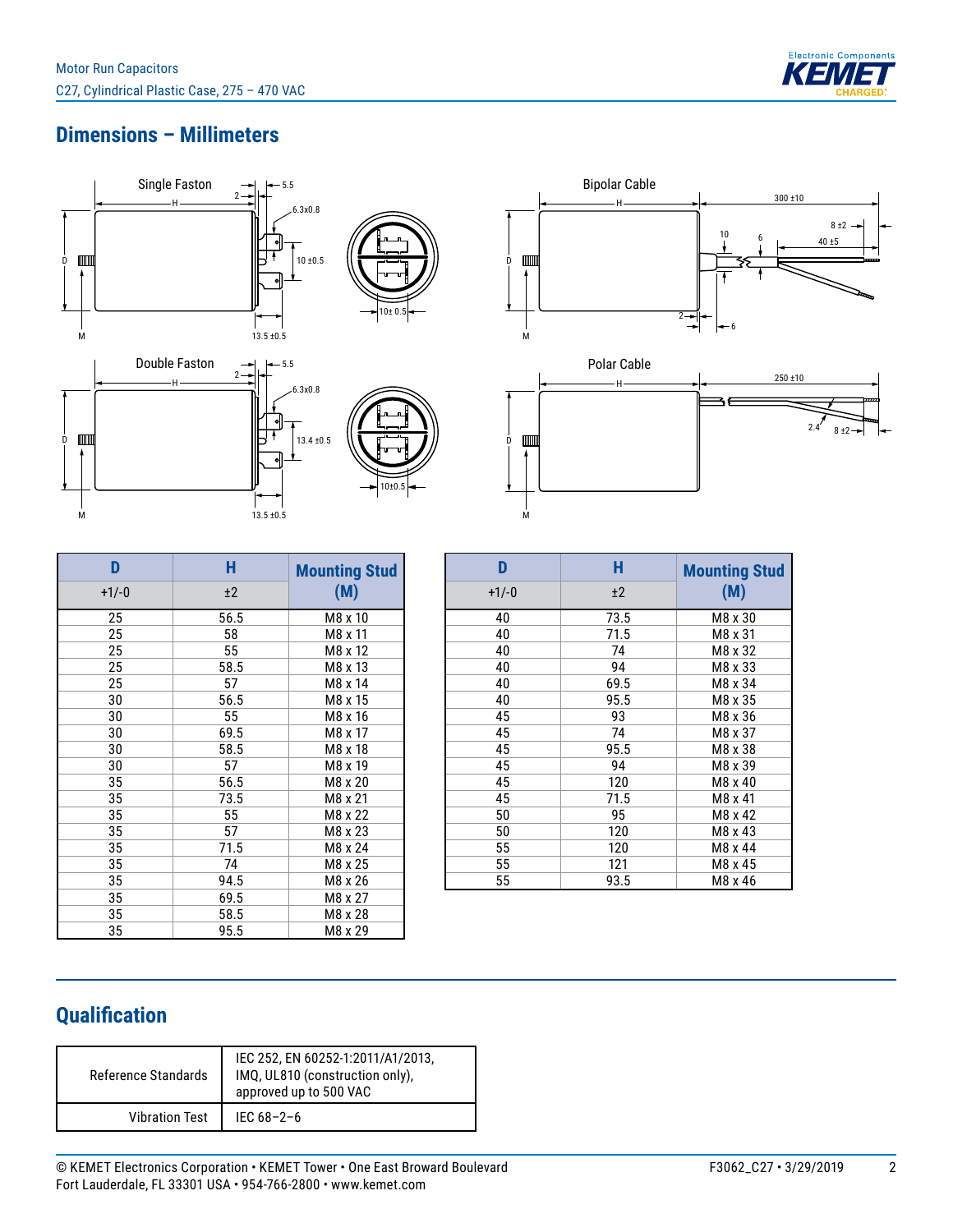

# **Performance Characteristics**

| <b>Type of Service</b>                                                   | <b>Continuous</b>                                                                                                                    |
|--------------------------------------------------------------------------|--------------------------------------------------------------------------------------------------------------------------------------|
| <b>Operating Class</b>                                                   |                                                                                                                                      |
| C <sub>27/4</sub>                                                        | Class A 30,000 hours at 420 VAC or Class B 10,000 hours at 470 VAC                                                                   |
| C27/6                                                                    | Class B 10,000 hours at 420 VAC or Class C 3,000 hours at 470 VAC                                                                    |
| C27/7                                                                    | Class B 10,000 hours at 275 VAC or Class D 1,000 hours at 425 VAC (intermittent operation)                                           |
| <b>Temperature Range</b>                                                 | $-25^{\circ}$ C to +85 $^{\circ}$ C                                                                                                  |
| <b>Storage Temperature</b>                                               | $-40^{\circ}$ C to $+90^{\circ}$ C                                                                                                   |
| Rated Voltage                                                            | <b>470 VAC</b>                                                                                                                       |
| <b>Rated Frequency</b>                                                   | $50 - 60$ Hz                                                                                                                         |
| Voltage Rise/Fall Time (Maximum):<br>C <sub>27/4</sub><br>C27/6<br>c27/7 | $20 V/\mu s$<br>$15 V/ \mu s$<br>$15 V/ \mu s$                                                                                       |
| Maximum Permissible Voltage                                              | 1.10 x rated voltage                                                                                                                 |
| Maximum Permissible Current                                              | 1.30 x rated current                                                                                                                 |
| Dissipation Factor (DF)                                                  | 20 x 10 -4 at +20°C, 50Hz                                                                                                            |
| <b>Safety Class</b>                                                      | S <sub>0</sub>                                                                                                                       |
| Maximum Altitude                                                         | 2,000 m                                                                                                                              |
| Capacitance Tolerance                                                    | ±5%                                                                                                                                  |
| Mounting                                                                 | Any position                                                                                                                         |
| Can                                                                      | Polypropylene with self-extinguishing features V2 (UL 94)<br>Noryl with self-extinguishing features VI (UL 94) for diameters > 50 mm |
|                                                                          | Faston execution: Nylon PA66 with self-extinguishing features V0                                                                     |
| Disk                                                                     | Cable execution: PC-A with self-extinguishing features V0                                                                            |
|                                                                          | For diameters > 40 mm cable execution: Noryl PPO with self-extinguishing features VI                                                 |
| <b>Filling Resin</b>                                                     | Polyurethane                                                                                                                         |
| <b>Dielectric</b>                                                        | Polypropylene                                                                                                                        |
| Plates                                                                   | Self-healing metal layer                                                                                                             |
| <b>Test Voltage Terminal to Terminal</b><br>$(V_{TT})$                   | 2 V for 2 seconds                                                                                                                    |
| Test Voltage Terminal to Can $(V_{\tau c})$                              | 2,000 V for 2 seconds                                                                                                                |
| Air Distance Between Live Parts                                          | $\geq 5$ mm                                                                                                                          |
| Air Distance Between Live Parts and<br>Case                              | $\geq 6$ mm                                                                                                                          |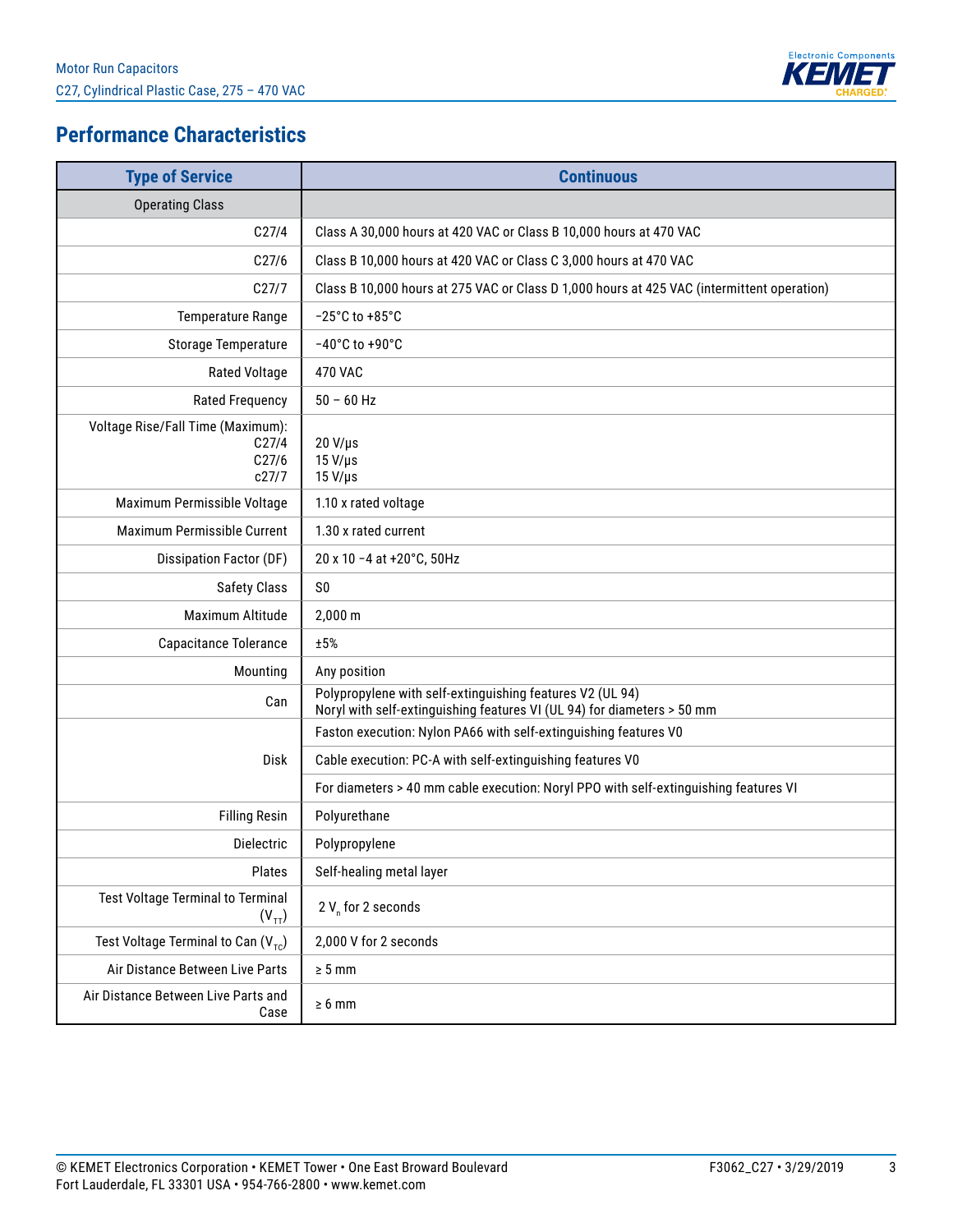

# **Table 1 – Ratings & Part Number Reference**

| <b>Capacitance</b>        | <b>VAC</b> | <b>Maximum Dimensions (mm)</b> |              | dV/dt                | <b>Termination</b>                    | <b>Packaging</b>      | <b>Part Number</b>                 |
|---------------------------|------------|--------------------------------|--------------|----------------------|---------------------------------------|-----------------------|------------------------------------|
| Value $(\mu F)$           |            | D                              | H            | $(V/\mu s)$          |                                       | <b>Quantity</b>       |                                    |
| $\mathbf{1}$              | 470        | 25                             | 56.5         | 20                   | Single faston                         | 162                   | C274AC24100AA0J                    |
| 1.25                      | 470        | 25                             | 58           | 20                   | Single faston                         | 162                   | C274AC24125AA0J                    |
| 1.5                       | 470        | 25                             | 58           | 20                   | Single faston                         | 162                   | C274AC24150AA0J                    |
| $\sqrt{2}$                | 470        | 25                             | 58           | 20                   | Single faston                         | 162                   | C274AC24200AA0J                    |
| 2.5                       | 470        | 25                             | 58           | 20                   | Single faston                         | 162                   | C274AC24250AA0J                    |
| 3                         | 470        | 25                             | 58           | 20                   | Single faston                         | 162                   | C274AC24300AA0J                    |
| 4                         | 470        | 30                             | 56.5         | 20                   | Single faston                         | 110                   | C274AC24400AA0J                    |
| 5<br>6                    | 470        | 30                             | 56.5         | 20<br>20             | Single faston                         | 110<br>86             | C274AC24500AA0J                    |
| 6.3                       | 470<br>470 | 35<br>35                       | 56.5<br>56.5 | 20                   | Single faston<br>Single faston        | 86                    | C274AC24600AA0J<br>C274AC24630AA0J |
| $\overline{7}$            | 470        | 35                             | 56.5         | 20                   | Single faston                         | 86                    | C274AC24700AA0J                    |
| 7.5                       | 470        | 35                             | 56.5         | 20                   | Single faston                         | 86                    | C274AC24750AA0J                    |
| 8                         | 470        | 35                             | 56.5         | 20                   | Single faston                         | 86                    | C274AC24800AA0J                    |
| 10                        | 470        | 35                             | 73.5         | 20                   | Single faston                         | 86                    | C274AC25100AA0J                    |
| 12                        | 470        | 35                             | 73.5         | 20                   | Single faston                         | 86                    | C274AC25120AA0J                    |
| 12.5                      | 470        | 35                             | 73.5         | 20                   | Single faston                         | 86                    | C274AC25125AA0J                    |
| 16                        | 470        | 40                             | 73.5         | 20                   | Single faston                         | 60                    | C274AC25160AA0J                    |
| 25                        | 470        | 45                             | 93           | 20                   | Single faston                         | 50                    | C274AC25250AA0J                    |
| 30                        | 470        | 45                             | 93           | 20                   | Single faston                         | 50                    | C274AC25300AA0J                    |
| 31.5                      | 470        | 45                             | 93           | 20                   | Single faston                         | 50                    | C274AC25315AA0J                    |
| $\mathbf{1}$              | 470        | 25                             | 56.5         | 20                   | Double faston                         | 162                   | C274AC34100AA0J                    |
| 1.5                       | 470        | 25                             | 58           | 20                   | Double faston                         | 162                   | C274AC34150AA0J                    |
| $\overline{2}$            | 470        | 25                             | 58           | 20                   | Double faston                         | 162                   | C274AC34200AA0J                    |
| 2.5                       | 470        | 25                             | 56.5         | 20                   | Double faston                         | 162                   | C274AC34250AA0J                    |
| $\overline{3}$            | 470        | 25                             | 58           | 20                   | Double faston                         | 162                   | C274AC34300AA0J                    |
| 4                         | 470        | 30                             | 56.5         | 20                   | Double faston                         | 110                   | C274AC34400AA0J                    |
| 5                         | 470        | 30                             | 56.5         | 20                   | Double faston                         | 110                   | C274AC34500AA0J                    |
| 6                         | 470<br>470 | 35<br>35                       | 56.5         | 20<br>20             | Double faston                         | 86                    | C274AC34600AA0J                    |
| 6.3<br>$\overline{7}$     | 470        | 35                             | 56.5<br>56.5 | 20                   | Double faston<br>Double faston        | 86<br>86              | C274AC34630AA0J<br>C274AC34700AA0J |
| 7.5                       | 470        | 35                             | 56.5         | 20                   | Double faston                         | 86                    | C274AC34750AA0J                    |
| $\bf 8$                   | 470        | 35                             | 56.5         | 20                   | Double faston                         | 86                    | C274AC34800AA0J                    |
| 9                         | 470        | 35                             | 73.5         | 20                   | Double faston                         | 86                    | C274AC34900AA0J                    |
| 10                        | 470        | 35                             | 73.5         | 20                   | Double faston                         | 86                    | C274AC35100AA0J                    |
| 11                        | 470        | 35                             | 73.5         | 20                   | Double faston                         | 86                    | C274AC35110AA0J                    |
| 12                        | 470        | 35                             | 73.5         | 20                   | Double faston                         | 86                    | C274AC35120AA0J                    |
| 12.5                      | 470        | 35                             | 73.5         | 20                   | Double faston                         | 86                    | C274AC35125AA0J                    |
| 14                        | 470        | 40                             | 73.5         | 20                   | Double faston                         | 60                    | C274AC35140AA0J                    |
| 15                        | 470        | 40                             | 73.5         | 20                   | Double faston                         | 60                    | C274AC35150AA0J                    |
| 16                        | 470        | 40                             | 73.5         | 20                   | Double faston                         | 60                    | C274AC35160AA0J                    |
| 18                        | 470        | 45                             | 74           | 20                   | Double faston                         | 50                    | C274AC35180AA0J                    |
| 20                        | 470        | 45                             | 74           | 20                   | Double faston                         | 50                    | C274AC35200AA0J                    |
| 25                        | 470        | 45                             | 93           | 20                   | Double faston                         | 50                    | C274AC35250AA0J                    |
| 30                        | 470        | 45                             | 93           | 20                   | Double faston                         | 50                    | C274AC35300AA0J                    |
| 35                        | 470        | 50                             | 95           | 20                   | Double faston                         | 40                    | C274AC35350AA0J                    |
| 40                        | 470        | 50                             | 120          | 20                   | Double faston                         | 40                    | C274AC35400AA0J                    |
| 50                        | 470        | ${\bf 50}$                     | 120          | $20\,$               | Double faston                         | $40\,$                | C274AC35500AA0J                    |
| 55<br>60                  | 470<br>470 | 55<br>55                       | 120<br>121   | 20<br>20             | Double faston<br>Double faston        | 32<br>32              | C274AC35550AA0J<br>C274AC35600AA0J |
| $\mathbf{1}$              | 470        | 25                             | 55           | 20                   | Unipolar flexible cable (tinned end)  | 162                   | C274ACA4100AL0J                    |
| 1.5                       | 470        | $25\,$                         | 55           | 20                   | Unipolar flexible cable (tinned end)  | 162                   | C274ACA4150AL0J                    |
| $\sqrt{2}$                | 470        | 25                             | 55           | 20                   | Unipolar flexible cable (tinned end)  | 162                   | C274ACA4200AL0J                    |
| 2.5                       | 470        | 25                             | 55           | 20                   | Unipolar flexible cable (tinned end)  | 162                   | C274ACA4250AL0J                    |
| $\sqrt{3}$                | 470        | 25                             | 55           | 20                   | Unipolar flexible cable (tinned end)  | 162                   | C274ACA4300AL0J                    |
| $\pmb{4}$                 | 470        | 30                             | 55           | 20                   | Unipolar flexible cable (tinned end)  | 110                   | C274ACA4400AL0J                    |
| 5                         | 470        | $30\,$                         | 55           | 20                   | Unipolar flexible cable (tinned end)  | 110                   | C274ACA4500AL0J                    |
| 6                         | 470        | 35                             | 55           | 20                   | Unipolar flexible cable (tinned end)  | 86                    | C274ACA4600AL0J                    |
| $\mathbf{1}$              | 470        | 25                             | 58.5         | 20                   | Unsheathed bipolar cable (tinned end) | 162                   | C274ACF4100LF0J                    |
| 1.5                       | 470        | 25                             | 58.5         | 20                   | Unsheathed bipolar cable (tinned end) | 162                   | C274ACF4150LF0J                    |
| $\overline{2}$            | 470        | 25                             | 58.5         | 20                   | Unsheathed bipolar cable (tinned end) | 162                   | C274ACF4200LF0J                    |
| 2.5                       | 470        | 25                             | 58.5         | $20\,$               | Unsheathed bipolar cable (tinned end) | 162                   | C274ACF4250LF0J                    |
| $\mathbf{3}$              | 470        | 25                             | 58.5         | 20                   | Unsheathed bipolar cable (tinned end) | 162                   | C274ACF4300LF0J                    |
| Capacitance<br>Value (µF) | <b>VAC</b> | $B$ (mm)                       | H(mm)        | dV/dt<br>$(V/\mu s)$ | <b>Termination</b>                    | Packaging<br>Quantity | <b>Part Number</b>                 |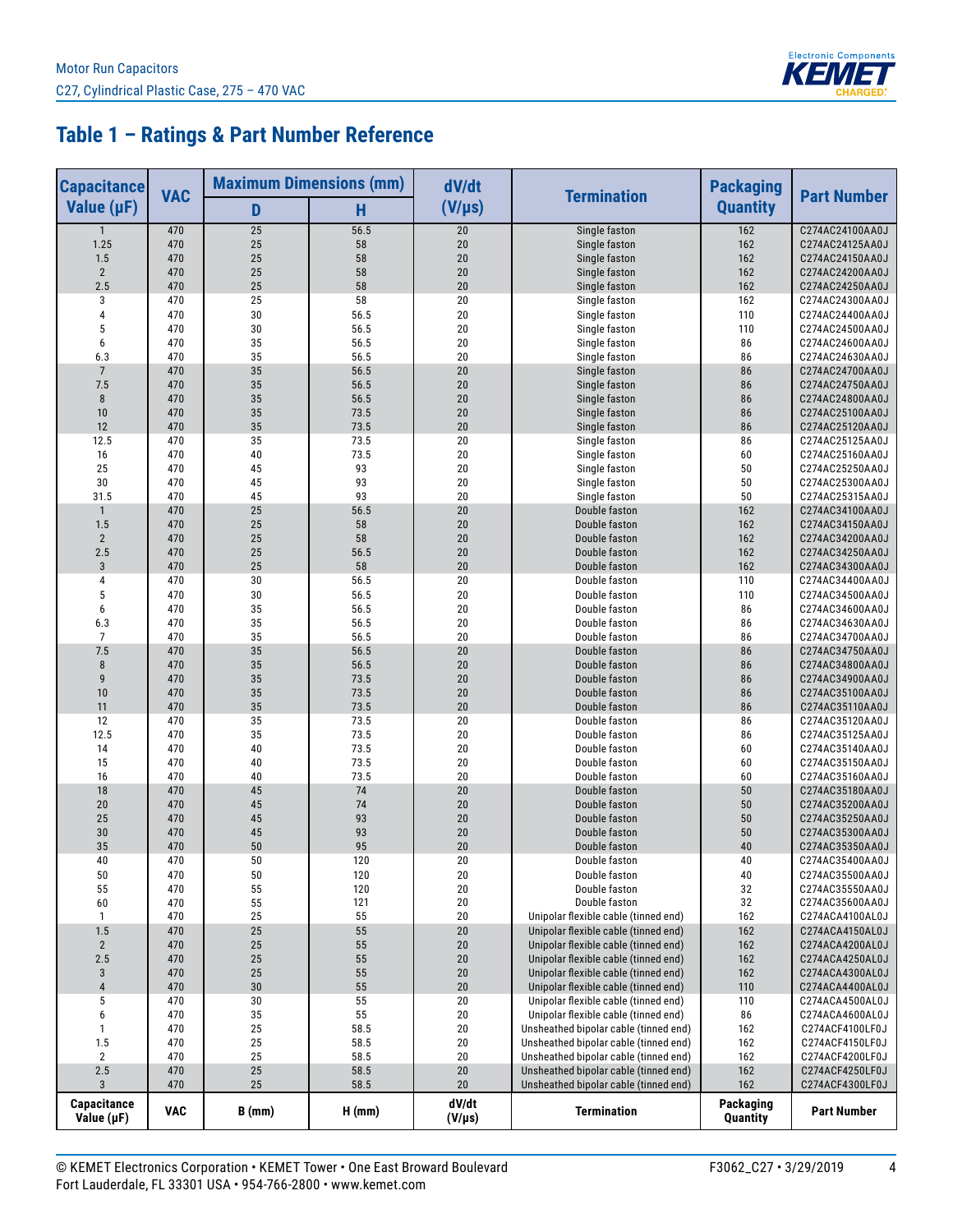

# **Table 1 – Ratings & Part Number Reference cont'd**

| <b>Capacitance</b>        | <b>VAC</b> |          | <b>Maximum Dimensions (mm)</b> | dV/dt                |                                                                                | <b>Packaging</b>      | <b>Part Number</b>                 |
|---------------------------|------------|----------|--------------------------------|----------------------|--------------------------------------------------------------------------------|-----------------------|------------------------------------|
| Value $(\mu F)$           |            | D        | н                              | $(V/\mu s)$          | <b>Termination</b>                                                             | <b>Quantity</b>       |                                    |
| 4                         | 470        | 30       | 58.5                           | 20                   | Unsheathed bipolar cable (tinned end)                                          | 110                   | C274ACF4400LF0J                    |
| 5                         | 470        | 30       | 58.5                           | 20                   | Unsheathed bipolar cable (tinned end)                                          | 110                   | C274ACF4500LF0J                    |
| 6                         | 470        | 35       | 58.5                           | 20                   | Unsheathed bipolar cable (tinned end)                                          | 86                    | C274ACF4600LF0J                    |
| 8                         | 470        | 35<br>35 | 58.5                           | 20                   | Unsheathed bipolar cable (tinned end)                                          | 86<br>86              | C274ACF4800LF0J                    |
| 10<br>12                  | 470<br>470 | 35       | 71.5<br>71.5                   | 20<br>20             | Unsheathed bipolar cable (tinned end)<br>Unsheathed bipolar cable (tinned end) | 86                    | C274ACF5100LF0J<br>C274ACF5120LF0J |
| 15                        | 470        | 40       | 71.5                           | 20                   | Unsheathed bipolar cable (tinned end)                                          | 60                    | C274ACF5150LF0J                    |
| 20                        | 470        | 45       | 71.5                           | 20                   | Unsheathed bipolar cable (tinned end)                                          | 50                    | C274ACF5200LF0J                    |
| 30                        | 470        | 45       | 93                             | 20                   | Unsheathed bipolar cable (tinned end)                                          | 50                    | C274ACF5300LF0J                    |
| 35                        | 470        | 50       | 93                             | 20                   | Unsheathed bipolar cable (tinned end)                                          | 40                    | C274ACF5350LF0J                    |
| 40                        | 470        | 50       | 120                            | 20                   | Unsheathed bipolar cable (tinned end)                                          | 40                    | C274ACF5400LF0J                    |
| 1.5                       | 470        | 25       | 58                             | 15                   | Single faston                                                                  | 162                   | C276CC24150AA0J                    |
| $\overline{2}$            | 470        | 25       | 58                             | 15                   | Single faston                                                                  | 162                   | C276CC24200AA0J                    |
| 2.5                       | 470        | 25       | 58                             | 15                   | Single faston                                                                  | 162                   | C276CC24250AA0J                    |
| 3                         | 470        | 25       | 58                             | 15                   | Single faston                                                                  | 162                   | C276CC24300AA0J                    |
| 3.15<br>4                 | 470<br>470 | 25<br>25 | 58<br>58                       | 15<br>15             | Single faston<br>Single faston                                                 | 162<br>162            | C276CC24315AA0J<br>C276CC24400AA0J |
| 5                         | 470        | 25       | 58                             | 15                   | Single faston                                                                  | 162                   | C276CC24500AA1J                    |
| $6\phantom{1}$            | 470        | 30       | 56.5                           | 15                   | Single faston                                                                  | 110                   | C276CC24600AA0J                    |
| 6.3                       | 470        | 30       | 56.5                           | 15                   | Single faston                                                                  | 110                   | C276CC24630AA0J                    |
| $\overline{7}$            | 470        | 30       | 56.5                           | 15                   | Single faston                                                                  | 110                   | C276CC24700AA0J                    |
| 8                         | 470        | 35       | 56.5                           | 15                   | Single faston                                                                  | 86                    | C276CC24800AA0J                    |
| 9                         | 470        | 35       | 56.5                           | 15                   | Single faston                                                                  | 86                    | C276CC24900AA0J                    |
| 10                        | 470        | 35       | 56.5                           | 15                   | Single faston                                                                  | 86                    | C276CC25100AA0J                    |
| 11                        | 470        | 35       | 56.5                           | 15                   | Single faston                                                                  | 86                    | C276CC25110AA0J                    |
| 12                        | 470        | 35       | 73.5                           | 15                   | Single faston                                                                  | 86                    | C276CC25120AA0J                    |
| 12.5                      | 470        | 35       | 73.5                           | 15                   | Single faston                                                                  | 86                    | C276CC25125AA0J                    |
| 14<br>15                  | 470<br>470 | 35<br>35 | 73.5<br>73.5                   | 15<br>15             | Single faston<br>Single faston                                                 | 86<br>86              | C276CC25140AA0J<br>C276CC25150AA0J |
| 16                        | 470        | 35       | 73.5                           | 15                   | Single faston                                                                  | 86                    | C276CC25160AA0J                    |
| 18                        | 470        | 40       | 73.5                           | 15                   | Single faston                                                                  | 60                    | C276CC25180AA0J                    |
| 20                        | 470        | 40       | 73.5                           | 15                   | Single faston                                                                  | 60                    | C276CC25200AA0J                    |
| 25                        | 470        | 45       | 74                             | 15                   | Single faston                                                                  | 50                    | C276CC25250AA0J                    |
| 30                        | 470        | 45       | 74                             | 15                   | Single faston                                                                  | 50                    | C276CC25300AA0J                    |
| 35                        | 470        | 45       | 93                             | 15                   | Single faston                                                                  | 50                    | C276CC25350AA0J                    |
| 40                        | 470        | 45       | 94                             | 15                   | Single faston                                                                  | 50                    | C276CC25400AA0J                    |
| 60                        | 470        | 50       | 120                            | 15                   | Single faston                                                                  | 40                    | C276CC25600AA0J                    |
| 1.5<br>2.5                | 470        | 25<br>25 | 56.5<br>58                     | 15<br>15             | Double faston                                                                  | 162                   | C276CC34150AA0J                    |
| $\overline{3}$            | 470<br>470 | 25       | 58                             | 15                   | Double faston<br>Double faston                                                 | 162<br>162            | C276CC34250AA0J<br>C276CC34300AA0J |
| 3.15                      | 470        | 25       | 58                             | 15                   | Double faston                                                                  | 162                   | C276CC34315AA0J                    |
| $\sqrt{4}$                | 470        | 25       | 58                             | 15                   | Double faston                                                                  | 162                   | C276CC34400AA0J                    |
| 5                         | 470        | 30       | 56.5                           | 15                   | Double faston                                                                  | 110                   | C276CC34500AA0J                    |
| 6                         | 470        | 30       | 56.5                           | 15                   | Double faston                                                                  | 110                   | C276CC34600AA0J                    |
| 6.3                       | 470        | 30       | 56.5                           | 15                   | Double faston                                                                  | 110                   | C276CC34630AA0J                    |
| 7                         | 470        | 30       | 56.5                           | 15                   | Double faston                                                                  | 110                   | C276CC34700AA0J                    |
| 8                         | 470        | 35       | 56.5                           | 15                   | Double faston                                                                  | 86                    | C276CC34800AA0J                    |
| 10                        | 470        | 35       | 56.5                           | 15                   | Double faston                                                                  | 86                    | C276CC35100AA0J                    |
| 11                        | 470        | $35\,$   | 56.5                           | 15                   | Double faston                                                                  | 86                    | C276CC35110AA0J                    |
| 12<br>12.5                | 470<br>470 | 35<br>35 | $74$<br>73.5                   | 15<br>15             | Double faston<br>Double faston                                                 | 86                    | C276CC35120AA0J<br>C276CC35125AA0J |
| 14                        | 470        | 35       | 73.5                           | 15                   | Double faston                                                                  | 86<br>86              | C276CC35140AA0J                    |
| 15                        | 470        | $35\,$   | 73.5                           | 15                   | Double faston                                                                  | 86                    | C276CC35150AA0J                    |
| 16                        | 470        | 35       | 74                             | 15                   | Double faston                                                                  | 86                    | C276CC35160AA0J                    |
| 17.5                      | 470        | 40       | 73.5                           | 15                   | Double faston                                                                  | 60                    | C276CC35175AA0J                    |
| 18                        | 470        | 40       | 73.5                           | 15                   | Double faston                                                                  | 60                    | C276CC35180AA0J                    |
| 20                        | 470        | 40       | 74                             | 15                   | Double faston                                                                  | 60                    | C276CC35200AA0J                    |
| 22                        | 470        | 40       | 73.5                           | 15                   | Double faston                                                                  | 60                    | C276CC35220AA0J                    |
| 25                        | 470        | 40       | 94                             | 15                   | Double faston                                                                  | 60                    | C276CC35250AA1J                    |
| 30                        | 470        | 45       | 74                             | 15                   | Double faston                                                                  | $50\,$                | C276CC35300AA0J                    |
| 31.5                      | 470        | 45       | 93<br>93                       | 15                   | Double faston                                                                  | 50                    | C276CC35315AA0J                    |
| 35                        | 470        | 45       |                                | 15                   | Double faston                                                                  | 50                    | C276CC35350AA0J                    |
| Capacitance<br>Value (µF) | <b>VAC</b> | $B$ (mm) | H(mm)                          | dV/dt<br>$(V/\mu s)$ | <b>Termination</b>                                                             | Packaging<br>Quantity | <b>Part Number</b>                 |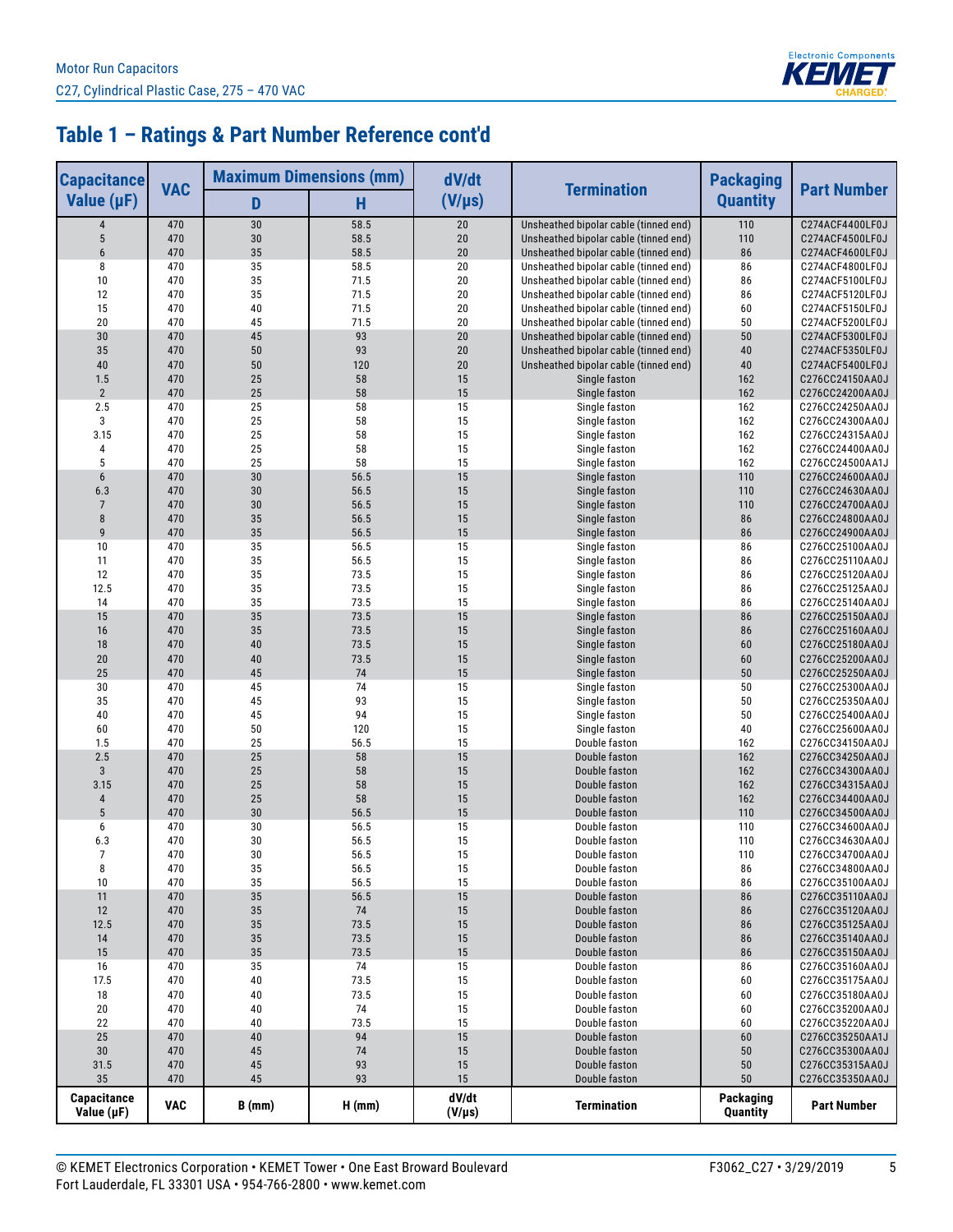

# **Table 1 – Ratings & Part Number Reference cont'd**

| <b>Capacitance</b>        | <b>VAC</b> | <b>Maximum Dimensions (mm)</b> |          | dV/dt                | <b>Termination</b>                    | <b>Packaging</b>      | <b>Part Number</b> |
|---------------------------|------------|--------------------------------|----------|----------------------|---------------------------------------|-----------------------|--------------------|
| Value $(\mu F)$           |            | D                              | Ĥ        | $(V/\mu s)$          |                                       | <b>Quantity</b>       |                    |
| 40                        | 470        | 45                             | 93       | 15                   | Double faston                         | 50                    | C276CC35400AA0J    |
| 45                        | 470        | 50                             | 95       | 15                   | Double faston                         | 40                    | C276CC35450AA0J    |
| 50                        | 470        | 50                             | 120      | 15                   | Double faston                         | 40                    | C276CC35500AA0J    |
| 60                        | 470        | 50                             | 120      | 15                   | Double faston                         | 40                    | C276CC35600AA0J    |
| $\overline{2}$            | 470        | 25                             | 58.5     | 15                   | Unsheathed bipolar cable (tinned end) | 162                   | C276CCF4200LG0J    |
| $\overline{3}$            | 470        | 25                             | 57       | 15                   | Unsheathed bipolar cable (tinned end) | 162                   | C276CCF4300LG0J    |
| $\overline{4}$            | 470        | 25                             | 58.5     | 15                   | Unsheathed bipolar cable (tinned end) | 162                   | C276CCF4400LG0J    |
| 5                         | 470        | 30                             | 57       | 15                   | Unsheathed bipolar cable (tinned end) | 110                   | C276CCF4500LG0J    |
| 5.5                       | 470        | 30                             | 58.5     | 15                   | Unsheathed bipolar cable (tinned end) | 110                   | C276CCF4550LG0J    |
| $6\phantom{1}$            | 470        | 30                             | 58.5     | 15                   | Unsheathed bipolar cable (tinned end) | 110                   | C276CCF4600LG0J    |
| 8                         | 470        | 35                             | 58.5     | 15                   | Unsheathed bipolar cable (tinned end) | 86                    | C276CCF4800LG0J    |
| 10                        | 470        | 35                             | 58.5     | 15                   | Unsheathed bipolar cable (tinned end) | 86                    | C276CCF5100LG0J    |
| 12                        | 470        | 35                             | 71.5     | 15                   | Unsheathed bipolar cable (tinned end) | 86                    | C276CCF5120LG0J    |
| 12.5                      | 470        | 35                             | 71.5     | 15                   | Unsheathed bipolar cable (tinned end) | 86                    | C276CCF5125LG0J    |
| 14                        | 470        | 35                             | 71.5     | 15                   | Unsheathed bipolar cable (tinned end) | 86                    | C276CCF5140LG0J    |
| 16                        | 470        | 35                             | 71.5     | 15                   | Unsheathed bipolar cable (tinned end) | 86                    | C276CCF5160LG0J    |
| 16                        | 470        | 35                             | 71.5     | 15                   | Unsheathed bipolar cable (tinned end) | 86                    | C276CCF5160LF0J    |
| 20                        | 470        | 40                             | 71.5     | 15                   | Unsheathed bipolar cable (tinned end) | 60                    | C276CCF5200LG0J    |
| 25                        | 470        | 45                             | 71.5     | 15                   | Unsheathed bipolar cable (tinned end) | 50                    | C276CCF5250LG0J    |
| 30                        | 470        | 45                             | 71.5     | 15                   | Unsheathed bipolar cable (tinned end) | 50                    | C276CCF5300LG0J    |
| 35                        | 470        | 45                             | 95.5     | 15                   | Unsheathed bipolar cable (tinned end) | 50                    | C276CCF5350LG0J    |
| 40                        | 470        | 45                             | 95.5     | 15                   | Unsheathed bipolar cable (tinned end) | 50                    | C276CCF5400LG0J    |
| 50                        | 470        | 50                             | 95       | 15                   | Unsheathed bipolar cable (tinned end) | 40                    | C276CCF5500LH2J    |
| 3                         | 470        | 25                             | 55       | 15                   | Polar cable (untinned end)            | 162                   | C276CCB4300AF0J    |
| $\overline{4}$            | 470        | 25                             | 55       | 15                   | Polar cable (untinned end)            | 162                   | C276CCB4400AF0J    |
| 5                         | 470        | 30                             | 55       | 15                   | Polar cable (untinned end)            | 110                   | C276CCB4500AF0J    |
| $\overline{7}$            | 470        | 30                             | 55       | 15                   | Polar cable (untinned end)            | 110                   | C276CCB4700AF0J    |
| 8                         | 470        | 35                             | 55       | 15                   | Polar cable (untinned end)            | 86                    | C276CCB4800AF0J    |
| 8.5                       | 470        | 35                             | 55       | 15                   | Polar cable (untinned end)            | 86                    | C276CCB4850AF0J    |
| $\boldsymbol{9}$          | 470        | 35                             | 55       | 15                   | Polar cable (untinned end)            | 86                    | C276CCB4900AF0J    |
| 12                        | 470        | 35                             | 69.5     | 15                   | Polar cable (untinned end)            | 86                    | C276CCB5120AF0J    |
| 12.5                      | 470        | 35                             | 69.5     | 15                   | Polar cable (untinned end)            | 86                    | C276CCB5125AF0J    |
| 14                        | 470        | 35                             | 69.5     | 15                   | Polar cable (untinned end)            | 86                    | C276CCB5140AF0J    |
| 5                         | 425        | 25                             | 56.5     | 15                   | Single faston                         | 162                   | C277LC24500AA0J    |
| 16                        | 425        | 35                             | 74       | 15                   | Single faston                         | 86                    | C277LC25160AA0J    |
| 50                        | 425        | 45                             | 93       | 15                   | Double faston                         | 50                    | C277LC35500AA0J    |
| 70                        | 425        | 50                             | 95       | 15                   | Double faston                         | 40                    | C277LC35700AA0J    |
| $\overline{4}$            | 425        | 25                             | 55       | 15                   | Polar cable (untinned end)            | 162                   | C277LCB4400AF0J    |
| 5                         | 425        | 25                             | 55       | 15                   | Polar cable (untinned end)            | 162                   | C277LCB4500AF0J    |
| $\overline{7}$            | 425        | 30                             | 55       | 15                   | Polar cable (untinned end)            | 110                   | C277LCB4700AF0J    |
| 8                         | 425        | 30                             | 55       | 15                   | Polar cable (untinned end)            | 110                   | C277LCB4800AF0J    |
| 9                         | 425        | 30                             | 55       | 15                   | Polar cable (untinned end)            | 110                   | C277LCB4900AF0J    |
| 30                        | 425        | 40                             | 95.5     | 15                   | Unsheathed bipolar cable (tinned end) | 60                    | C277LCF5300LG2J    |
| Capacitance<br>Value (µF) | <b>VAC</b> | B (mm)                         | $H$ (mm) | dV/dt<br>$(V/\mu s)$ | <b>Termination</b>                    | Packaging<br>Quantity | <b>Part Number</b> |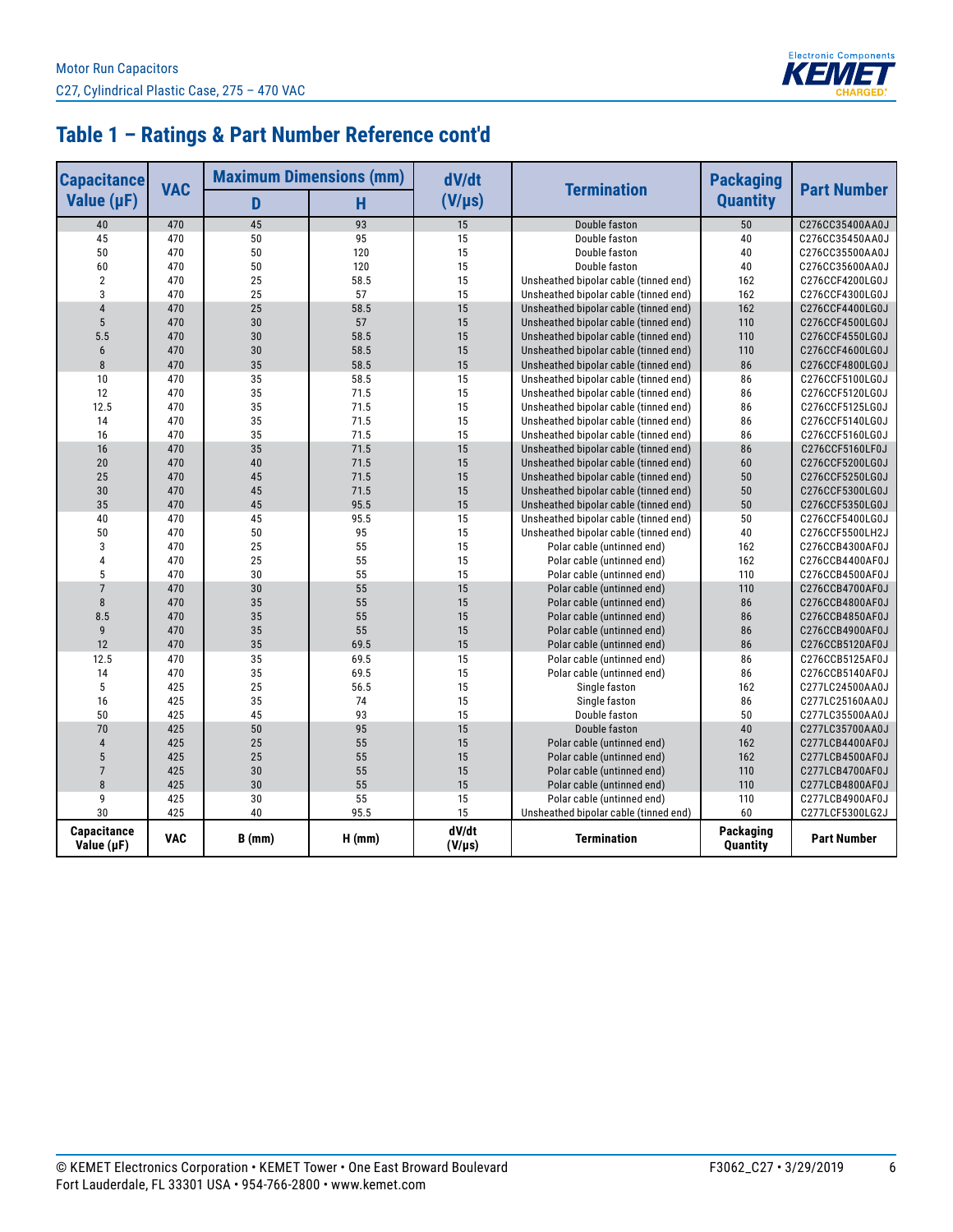

## **Marking**

**C27.4**



#### **C27.6**



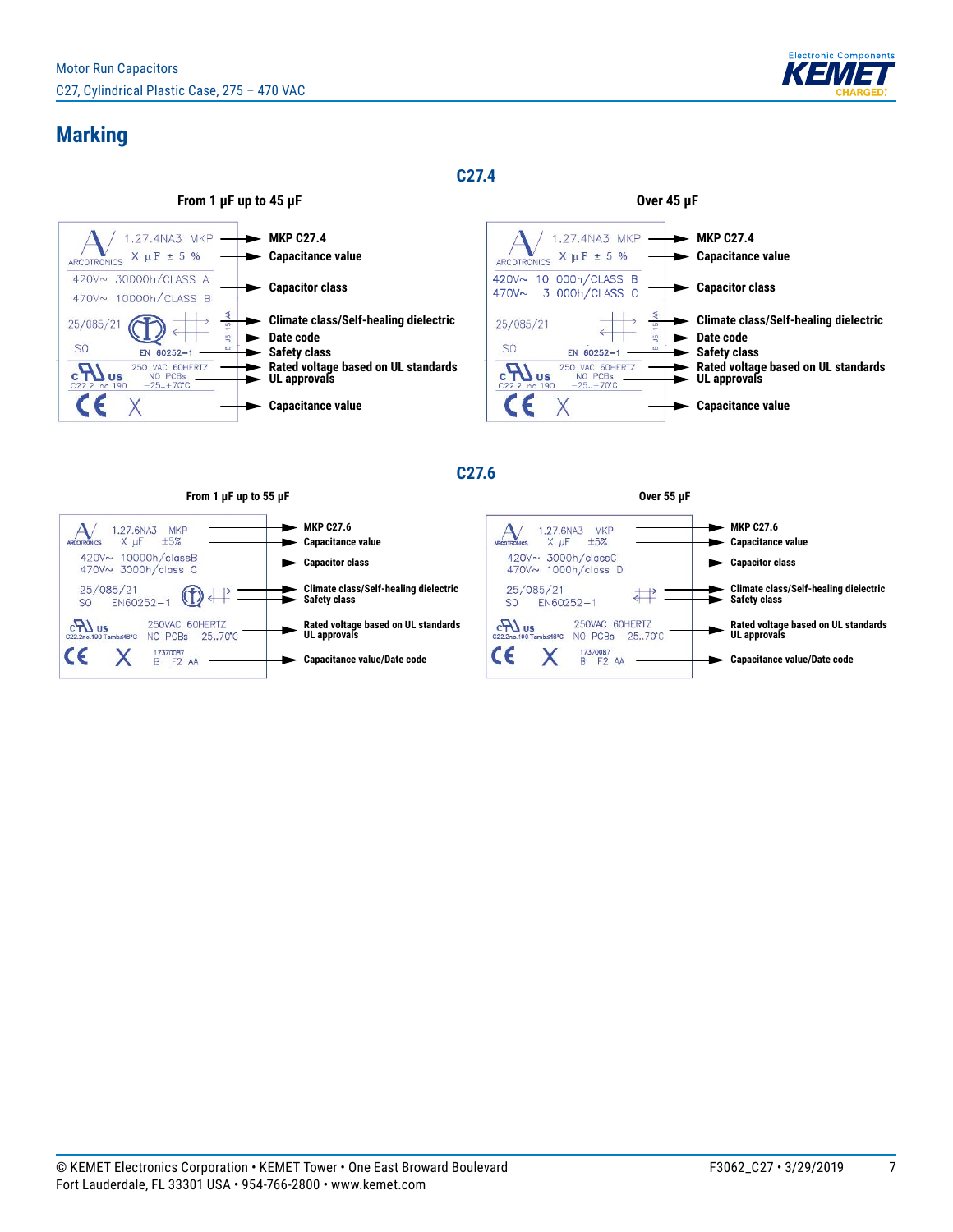

# **Marking (cont.d)**

| <b>Manufacturing Date Code (IEC-60062)</b> |             |                |                |  |  |  |  |
|--------------------------------------------|-------------|----------------|----------------|--|--|--|--|
| $Y = Year, Z = Month$                      |             |                |                |  |  |  |  |
| <b>Year</b>                                | <b>Code</b> | <b>Month</b>   | <b>Code</b>    |  |  |  |  |
| 2010                                       | A           | January        | 1              |  |  |  |  |
| 2011                                       | B           | February       | $\overline{2}$ |  |  |  |  |
| 2012                                       | C           | March          | 3              |  |  |  |  |
| 2013                                       | D           | April          | 4              |  |  |  |  |
| 2014                                       | E           | May            | 5              |  |  |  |  |
| 2015                                       | F           | June           | 6              |  |  |  |  |
| 2016                                       | H           | July           | 7              |  |  |  |  |
| 2017                                       | J           | August         | 8              |  |  |  |  |
| 2018                                       | K           | September      | 9              |  |  |  |  |
| 2019                                       | L           | <b>October</b> | 0              |  |  |  |  |
| 2020                                       | М           | November       | N              |  |  |  |  |
| 2021                                       | N           | December       | D              |  |  |  |  |
| 2022                                       | P           |                |                |  |  |  |  |
| 2023                                       | R           |                |                |  |  |  |  |
| 2024                                       | S           |                |                |  |  |  |  |
| 2025                                       | T           |                |                |  |  |  |  |
| 2026                                       | U           |                |                |  |  |  |  |
| 2027                                       | V           |                |                |  |  |  |  |
| 2028                                       | W           |                |                |  |  |  |  |
| 2029                                       | χ           |                |                |  |  |  |  |
| 2030                                       | А           |                |                |  |  |  |  |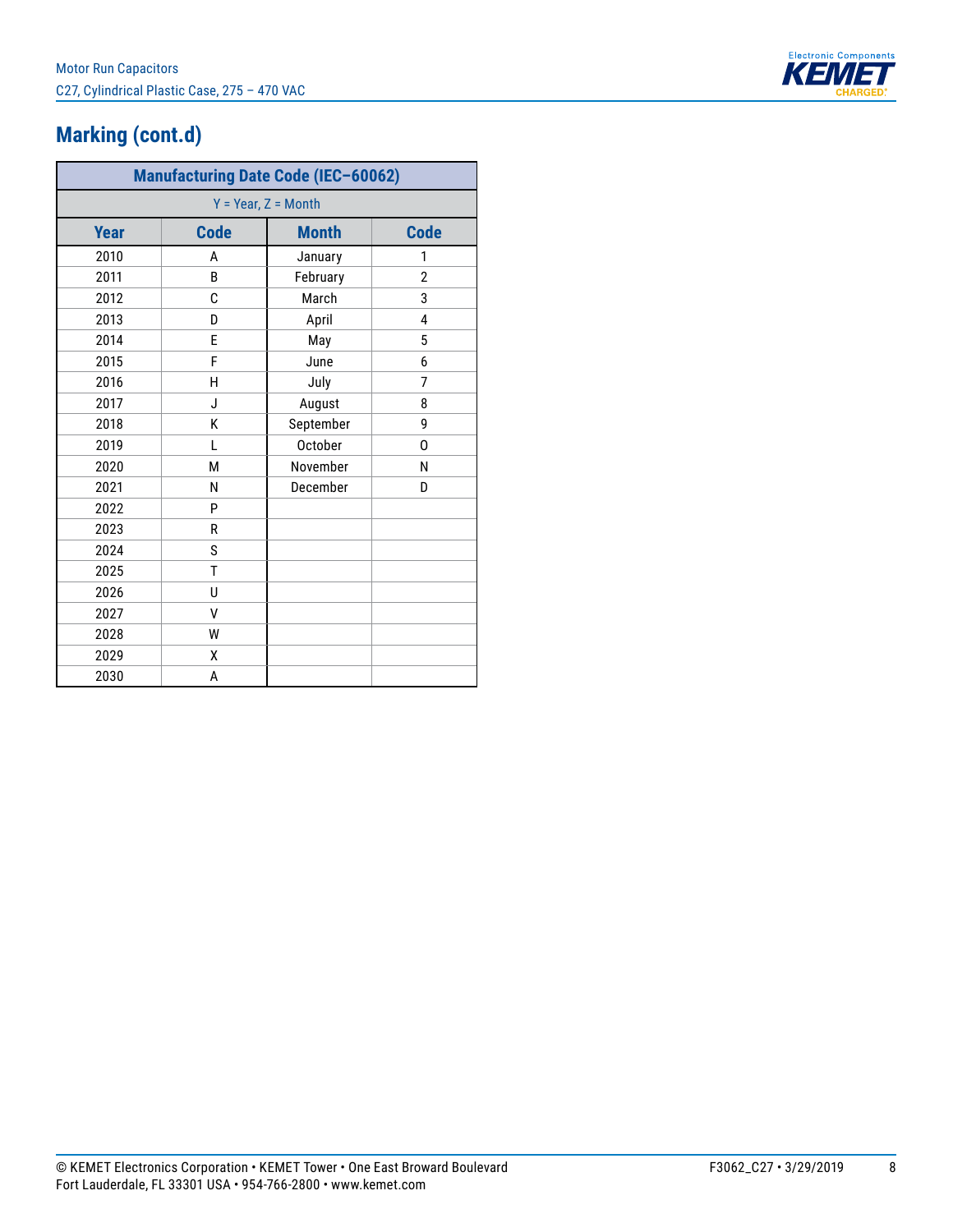

## **Environmental Compliance**

As a leading global supplier of electronic components and an environmentally conscious company, KEMET continually aspires to improve the environmental effects of our manufacturing processes and our finished electronic components.

In Europe (RoHS Directive) and in some other geographical areas such as China (China RoHS), legislation has been enacted to prevent or otherwise limit the use of certain hazardous materials, including lead (Pb), in electronic equipment. KEMET monitors legislation globally to ensure compliance and endeavors to adjust our manufacturing processes and/or electronic components as may be required by applicable law.

For military, medical, automotive, and some commercial applications, the use of lead (Pb) in the termination is necessary and/or required by design. KEMET is committed to communicating RoHS compliance to our customers. Information related to RoHS compliance will be provided in data sheets and using specific identifiers on the packaging labels.

All KEMET power film capacitors are RoHS compliant.

### **Materials & Environment**

The selection of raw materials that KEMET uses for the production of its electronic components is the result of extensive experience. KEMET directs specific attention toward environmental protection. KEMET selects its suppliers according to ISO 9001 standards and performs statistical analyses on raw materials before acceptance for use in manufacturing our electronic components. All materials are, to the best of KEMET's knowledge, non-toxic and free from cadmium; mercury; chrome and compounds; polychlorine triphenyl (PCB); bromide and chlorinedioxins bromurate clorurate; CFC and HCFC; and asbestos.

### **Dissipation Factor**

Dissipation factor is a complex function involved with capacitor inefficiency. The tgδ may vary up and down with increased temperature. For more information, refer to Performance Characteristics.

### **Sealing**

#### **Hermetically Sealed Capacitors**

As the temperature increases, the pressure inside the capacitor increases. If the internal pressure is high enough, it can cause a breach in the capacitor. Such a breach can result in leakage, impregnation, filling fluid, or moisture susceptibility.

#### **Barometric Pressure**

The altitude at which hermetically sealed capacitors are operated controls the capacitor's voltage rating. As the barometric pressure decreases, the susceptibility to terminal arc-over increases. Non-hermetic capacitors can be affected by internal stresses due to pressure changes. These effects can be in the form of capacitance changes, dielectric arc-over, and/or low insulation resistance. Altitude can also affect heat transfer. Heat that is generated in an operation cannot be dissipated properly, and high RI2 losses and eventual failure can result.